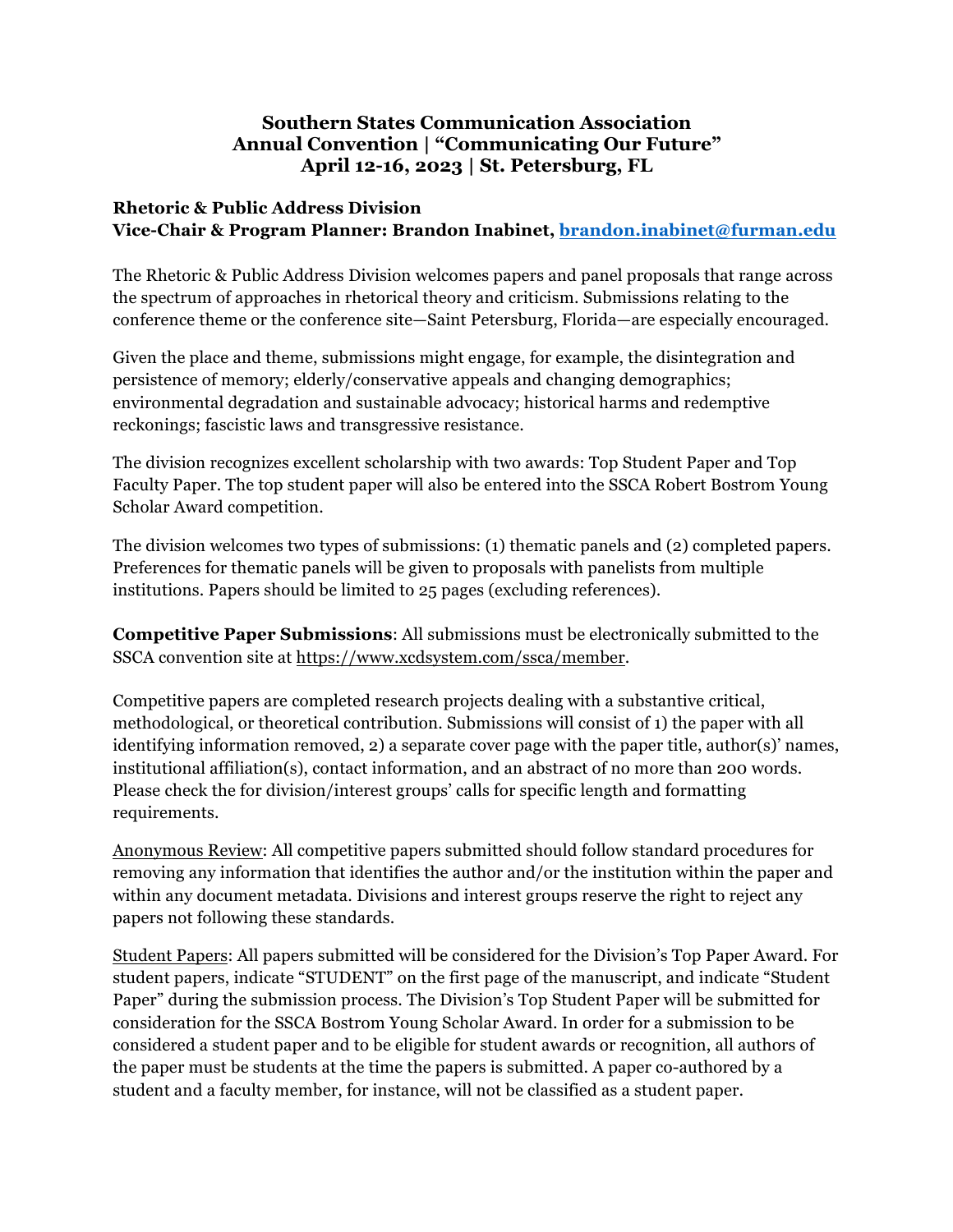Debut Papers: A "debut paper" is one submitted by an author or authors who are presenting at SSCA for the first time.

**Panel Submissions**: All submissions must be electronically submitted to the SSCA convention site at https://www.xcdsystem.com/ssca/member.

Panel proposals are for a slate of papers focused on a central topic or theme. This type of session typically has between 3-5 presentations. Submissions must include 1) a panel title, 2) an overall panel rationale (no more than 200 words) and 3) the following information about EACH presentation on the panel: a) the presentation title, b) the presentation author(s), with their institutional affiliation(s) and contact information, and c) the presentation abstract (no more than 200 words per abstract). All of this should be compiled in a single document and submitted in the "paper upload option" on the XCD platform.

A best practice for all divisions is to submit panel proposals with diverse participants comprised of individuals representing different institutions, and where possible and relevant, potential new members.

**Round Table Submissions:** All submissions must be electronically submitted to the SSCA convention site at https://www.xcdsystem.com/ssca/member.

Round table proposals bring together a group of scholars to discuss a topic or theme. This type of session typically has between 4-7 presentations. Submissions must include 1) a session title, 2) an overall session rationale (no more than 200 words), 3) a list of participants' names and institutional affiliations. All of this should be compiled in a single document and submitted in the "paper upload option" on the XCD platform.

A best practice for all divisions is to submit round table proposals with diverse participants comprised of individuals representing different institutions, and where possible and relevant, potential new members.

## **Pertinent to All Submissions**

**Deadlines:** The deadline for submissions to **ALL** divisions and interest groups is **September 16th, by 11:59 p.m. Pacific Time**. Go to the paper submission site by going to the conference website (https://www.xcdsystem.com/ssca/member) and clicking the submission link. First time visitors to the site will need to create an account. Return visitors will need to make sure to use the same email address that they used to establish the account. To avoid technical problems, early submission is strongly advised. Any submission not meeting the above requirements will not be accepted for review. If you have additional questions, please contact the Division or Interest Group Vice-Chair and Planner, **Brandon Inabinet, brandon.inabinet@furman.edu**

**Audio-Visual Support**: Audio-visual equipment should be requested ONLY if it is essential to a presentation. Most submissions do not require A/V equipment and there will be limited availability during the conference. Your judiciousness is appreciated in considering whether a request is appropriate for your presentation. Due to prohibitive cost, A/V requests will be